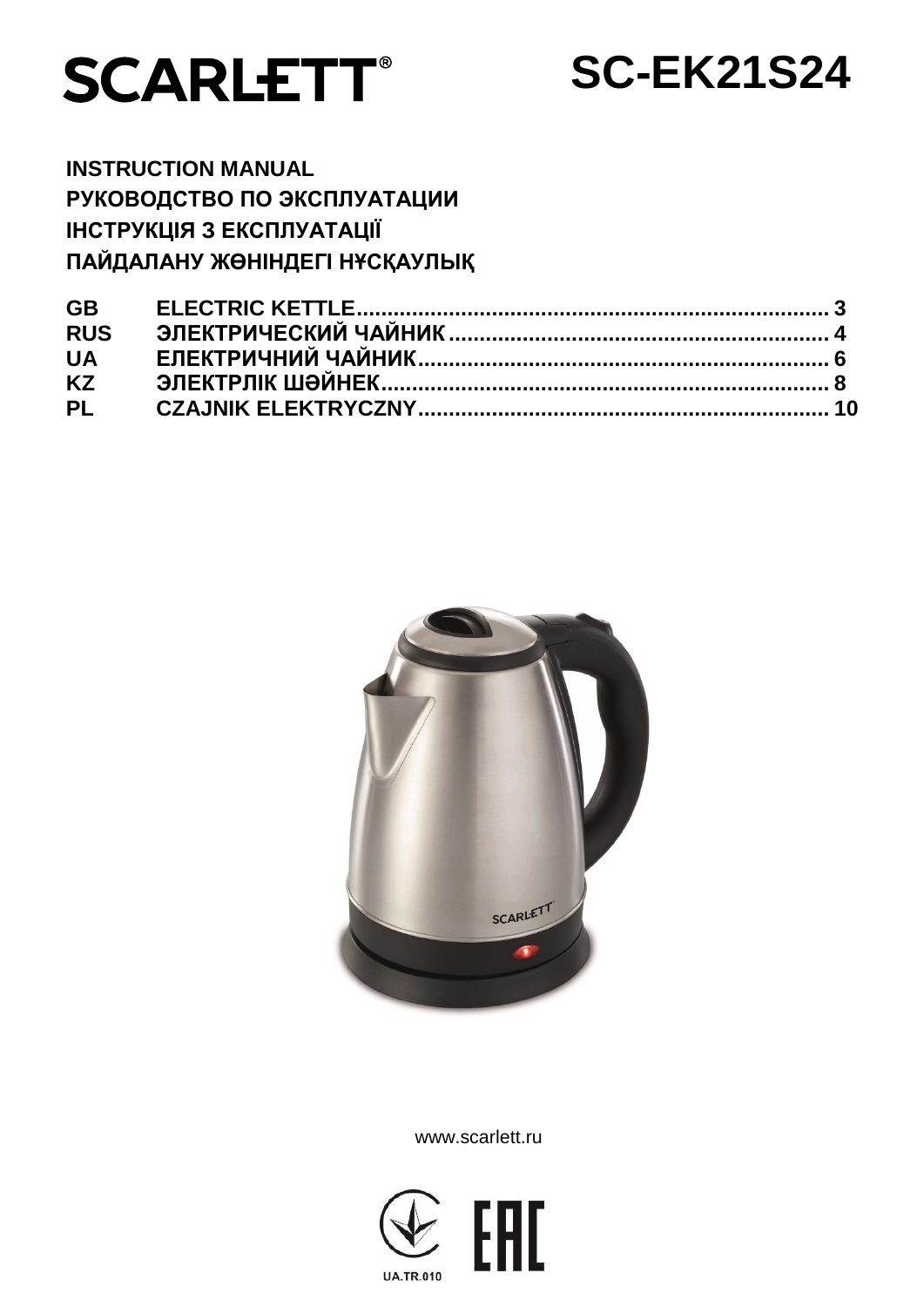- 1. Base unit with cord storage compartment
- 2. Body
- 3. Spout
- 4. Filter
- 5. Lid
- 6. Lid open handle
- 7. On/Off switch
- 8. Handle
- 9. Indicator light

- 1. База живлення з відсіком для заховування шнура
- 2. Корпус
- 3. Носик
- 4. Фільтр
- 5. Кришка
- 6. Ручка відкриття кришки
- 7. Перемикач
- 8. Ручка
- 9. Cвітловий індикатор

#### **PL BUDOWA WYROBU**

- 1. Baza zasilającą z przedziałem do schowania przewodu zasilającego
- 2. Obudowa
- 3. Dzióbek
- 4. Zdejmowany filtr
- 5. Pokrywa
- 6. Uchwyt otwarcia pokrywy
- 7. Wyłącznik
- 8. Uchwyt
- 9. Wewnętrzna lampka kontrolna

## **GB DESCRIPTION RUS УСТРОЙСТВО ИЗДЕЛИЯ**

- 1. База питания с отсеком для хранения шнура
- 2. Корпус
- 3. Носик
- 4. Фильтр
- 5. Крышка
- 6. Ручка открытия крышки
- 7. Выключатель
- ..<br>8. Ручка
- 9. Световой индикатор

#### **UA ОПИС KZ СИПАТТАМА**

- 1. Бау сақтауына арналған бөлікті қоректену базасы
- 2. Тұлға
- 3. Тұмсықша
- 4. Алмалы-салмалы сүзгі
- 5. Қақпақ
- 6. Қақпақ ашу тұтқасы
- 7. Ажыратқыш
- 8. Тұтқа
- 9. Ішкі жарықты индикатор



| 1500-1800 W<br>220-240 V~ 50 Hz<br>2L | 0.8 / 1.07 kg | mm<br>240<br>190<br>190 |
|---------------------------------------|---------------|-------------------------|
|---------------------------------------|---------------|-------------------------|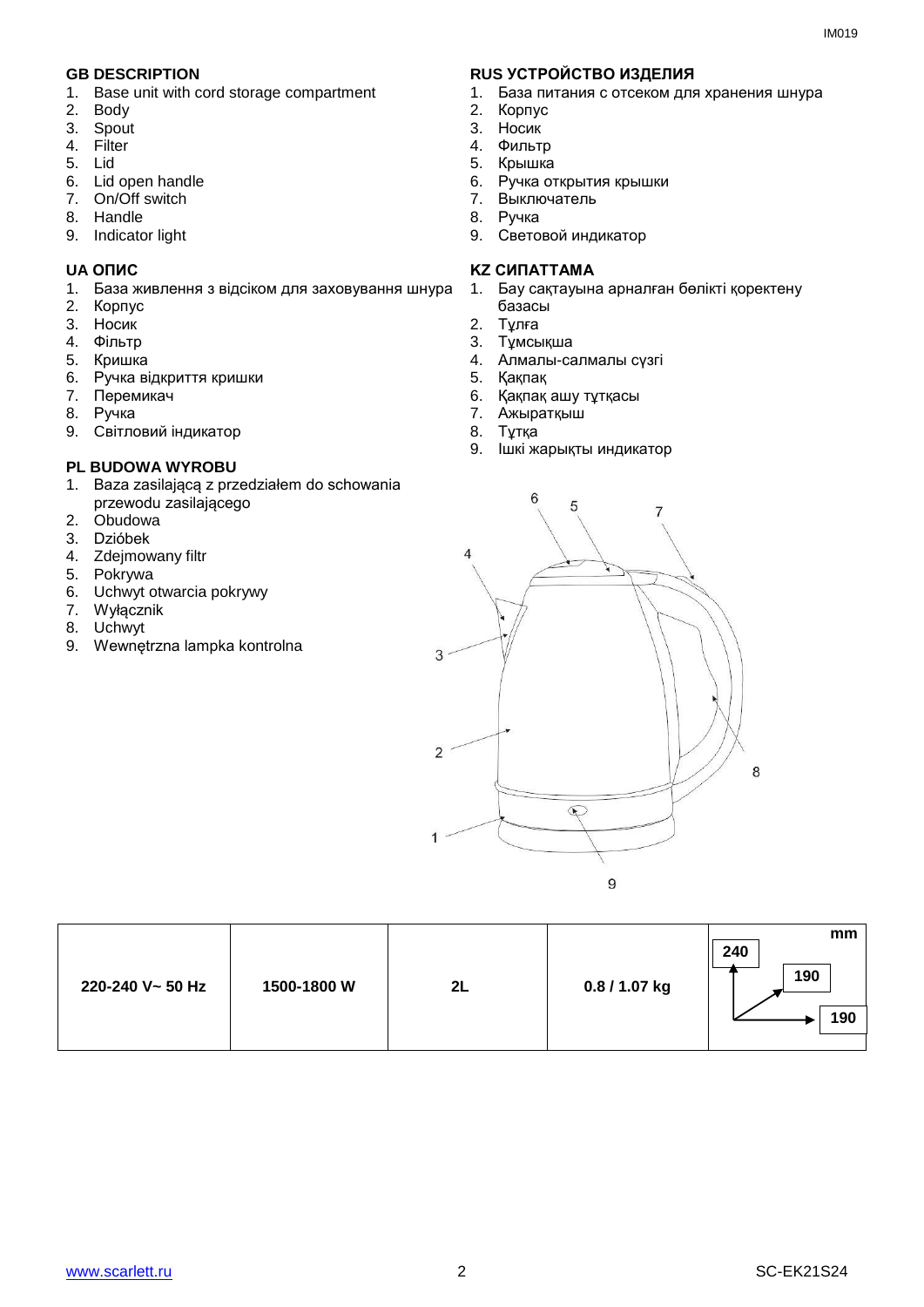## **GB** INSTRUCTION MANUAL **IMPORTANT SAFEGUARDS**

- Please read these operating instructions carefully before connecting your kettle to the power supply, in order to avoid damage due to incorrect use.
- Before switching on the appliance for the first time please check if the technical specifications indicated on the unit correspond to the mains parameters.
- Incorrect operation and improper handling can lead to malfunction of the appliance and injuries to the user.
- The appliance is intended for use only in domestic aims. The unit is not intended for industrial and commercial use, and also for use in:
- $-$  kitchen area for the stuff of shops, offices and the other industrial places
- $-$  farm houses
- hotels, motels, rest homes and other similar places by residents.
- Always unplug the appliance from the power supply when not in use.
- Keep the base unit away from water and protect from splashes.
- Do not immerse the unit, cord or plug in water or other liquids. If it has happened, remove the plug from the wall socket immediately and have the unit checked by an expert before using it again.
- In case of power cord is damaged, its replacement should be done by the manufacture or service department or the other high-skill person to avoid any danger.
- Ensure that the cord does not hang over sharp edges and keep it away from hot surfaces.
- To disconnect the appliance from the power supply pull it out by the plug only, not by the cord.
- Place the appliance on a dry stable surface, away from sources of heat (e.g. hotplates); do not place it under curtains and shelves.
- Do not leave the appliance unattended when in use.
- The appliance is not intended for use for [physically, sensory or mental disabled](https://www.multitran.ru/c/m.exe?t=5841801_1_2&s1=%F7%E5%EB%EE%E2%E5%EA%20%F1%20%EE%E3%F0%E0%ED%E8%F7%E5%ED%ED%FB%EC%E8%20%E2%EE%E7%EC%EE%E6%ED%EE%F1%F2%FF%EC%E8) person (including children) or for person with lack of life experience or knowledge, if only they are under supervision or have been instructed about the use of the unit by responsible person.
- Children must be under control in order not to be allowed to play with the appliance.
- Use the kettle only with the base unit supplied, and do not use the base unit for any other purposes.
- Never take the kettle from its base while in operation. Switch the appliance off first.
- Electric kettle with button in turn-on position is forbidden to put on the base.
- ATTENTION: Do not open the lid while water is boiling.
- ATTENTION: During the operation, the appliance heats up. Be careful! Do not touch the body of the unit while it is working. To avoid skin burns with hot steam, do not bend over the unit during opening the lid.Close the lid properly before switching on. Otherwise, the appliance will not switch off automatically and the hot water may overflow.
- The kettle is for heating water only, not for any other purposes and liquids.
- Do not attempt to repair, adjust or replace parts in the appliance. Repair the malfunctioning appliance in the nearest service center.
- If the product has been exposed to temperatures below 0ºC for some time it should be kept at room temperature for at least 2 hours before turning it on
- The manufacturer reserves the right to introduce minor changes into the product design without prior notice, unless such changes influence significantly the product safety, performance, and functions.
- Production date mentioned on the unit and/or on the packing materials and documentations.

## **BEFORE USING FOR THE FIRST TIME**

- Kettle is suitable for boiling water.
- To remove the foreign smell from the new unit before the first use boil the water with added juice of 1-3 lemons or a pack of citric acid.
- Leave the fluid in the unit for 12 hours, then boil again.
- Pour the solution out and rinse the kettle inside carefully avoiding fall water on the electric contacts.
- Repeat the procedure if necessary.

## **INSTRUCTION FOR USE**

## FILLING

- Remove the kettle from the base unit.
- You can fill the kettle with water via the spout or neck with opened lid.
- Do not fill the kettle with less than 0.5 L of water (less than "MIN" mark) to prevent it from operating dry and more than 2 L (up to "MAX" mark) to avoid overfilling and water spilling out during the boiling. SWITCHING ON
- After filling with water, place the kettle on the base unit.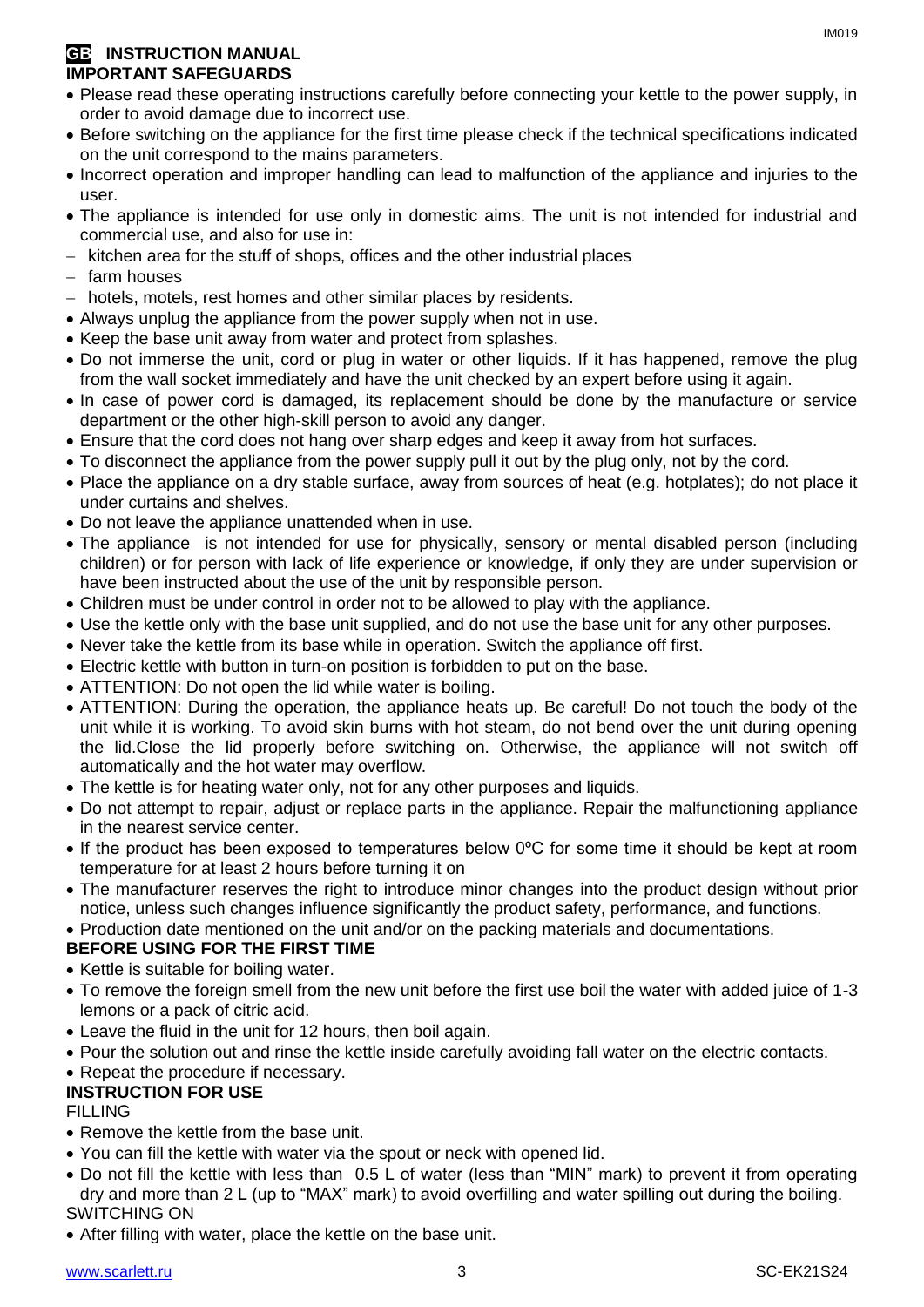Connect the plug to the power supply and push On/Off switch. The appliance will turn on and indicator will light.

SWITCHING OFF

- When water begins to boil, the kettle will switch off automatically and indicator light will go off.
- *NOTE:* This appliance has a safety system, which automatically switches heating element off if the appliance inadvertently has been switched on when empty, or if it operates dry. In this case let the appliance cool down 10 minutes before filling with water again.

SWITCHING ON AGAIN

• If the kettle has been switched off automatically, it can be switched on again after cooling for 15-20 seconds.

# **CARE AND CLEANING**

- Open the lid and pour out the water through the orifice.
- Always remove the plug from the socket and let the appliance cool down completely.
- Clean the outside of the kettle and the base unit with a soft damp cloth, then wipe with a dry cloth. Do not use any abrasive materials.
- Remove scale regularly, using special descaling agents, available at the market, following given instructions.

## **STORAGE**

- Switch off and unplug the appliance; let it entirely cool.
- Complete all requirements of Chapter CLEANING AND CARE.
- The cord can be wrapped around the base area for storage.
- Keep the appliance in a dry cool place.

The symbol on the unit, packing materials and/or documentations means used electrical and electronic units and battery's should not be toss in the garbage with ordinary household garbage. These units should be pass to special receiving point.

For additional information about actual system of the garbage collection address to the local authority.

Valid utilization will help to save valuable resources and avoid negative work on the public health and environment which happens with incorrect using garbage.

#### **RUS РУКОВОДСТВО ПО ЭКСПЛУАТАЦИИ МЕРЫ БЕЗОПАСНОСТИ**

- Внимательно прочитайте данную инструкцию перед эксплуатацией прибора во избежание поломок при использовании.
- Перед первоначальным включением проверьте, соответствуют ли технические характеристики, указанные на изделии, параметрам электросети.
- Неправильное обращение может привести к поломке изделия, нанести материальный ущерб и причинить вред здоровью пользователя.
- Прибор предназначен для использования только в бытовых целях согласно данному Руководству по эксплуатации. Прибор не предназначен для промышленного и коммерческого применения, а также для использования:
- в кухонных зонах для персонала в магазинах, офисах и прочих производственных помещениях;
- в фермерских домах;
- клиентами в гостиницах, мотелях, пансионатах и других похожих мест проживания.
- Если устройство не используется, всегда отключайте его от электросети.
- Не допускайте попадания воды на базу питания.
- Не погружайте прибор, базу питания и шнур питания в воду или другие жидкости. Если это случилось, немедленно отключите устройство от электросети и, прежде чем пользоваться им дальше, проверьте работоспособность и безопасность прибора у квалифицированных специалистов.
- При повреждении шнура питания его замену, во избежание опасности, должны производить изготовитель, сервисная служба или подобный квалифицированный персонал.
- Следите за тем, чтобы шнур питания не касался острых кромок и горячих поверхностей.
- При отключении прибора от электросети, беритесь за вилку, а не тяните за шнур.
- Устройство должно устойчиво стоять на сухой ровной поверхности. Не ставьте прибор на горячие поверхности, а также вблизи источников тепла (например, электрических плит), занавесок и под навесными полками.
- Никогда не оставляйте включенный прибор без присмотра.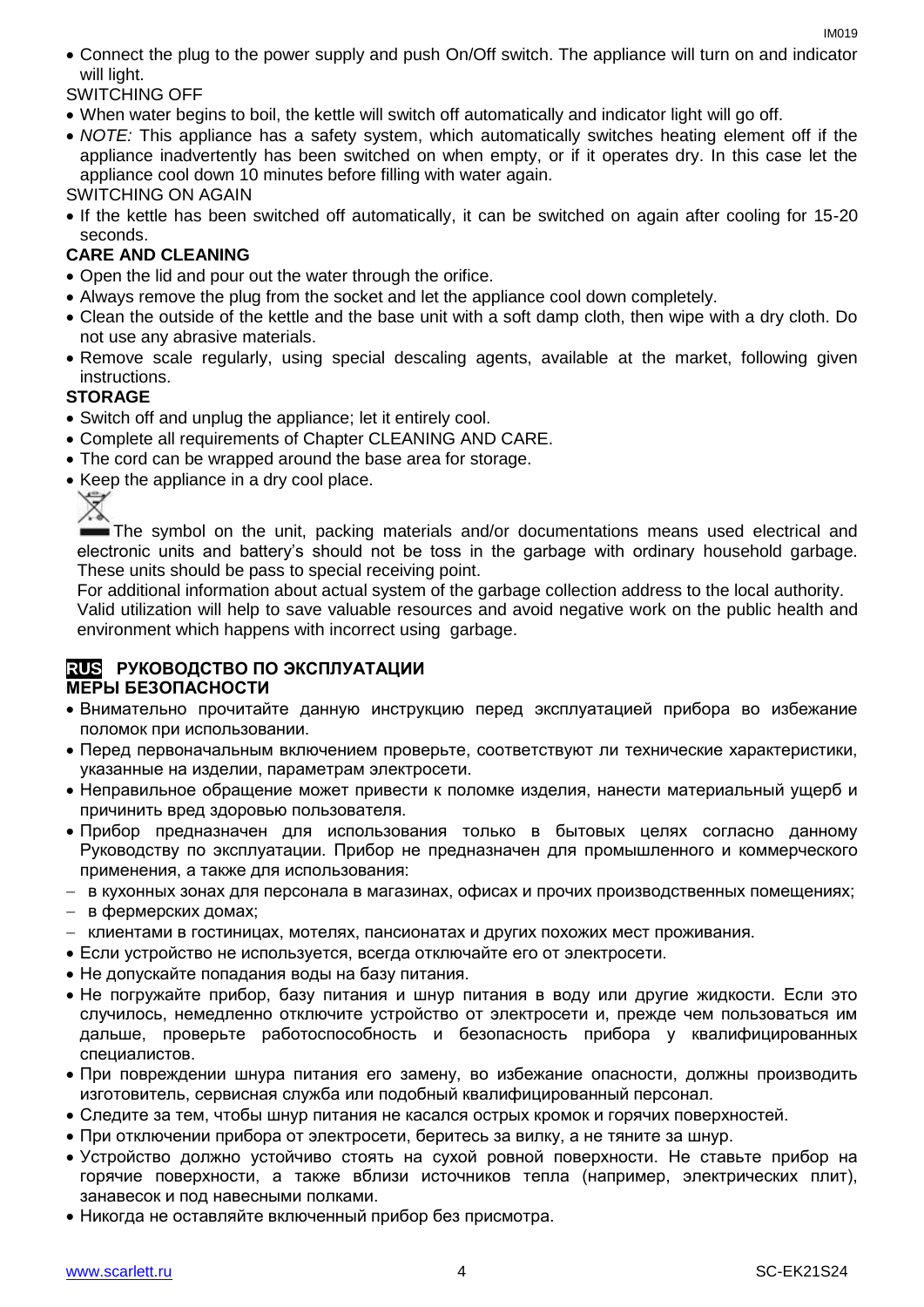- Прибор не предназначен для использования лицами (включая детей) с пониженными физическими, сенсорными или умственными способностями или при отсутствии у них жизненного опыта или знаний, если они не находятся под присмотром или не проинструктированы об использовании прибора лицом, ответственным за их безопасность.
- Дети должны находиться под присмотром для недопущения игр с прибором.
- Используйте изделие только с базой питания из комплекта. Запрещается использовать её для других целей.
- Нельзя снимать чайник с базы питания во время работы, сначала отключите его.
- Чайник с включенной кнопкой нельзя ставить на базу.
- ВНИМАНИЕ: Не открывайте крышку, пока вода кипит.
- ВНИМАНИЕ: Во время работы прибор нагревается. Будьте осторожны! Не касайтесь руками корпуса прибора во время его работы. Во избежание ожога горячим паром не наклоняйтесь над устройством при открывании крышки.
- Перед включением убедитесь, что крышка плотно закрыта, иначе не сработает система автоматического отключения при закипании и вода может выплеснуться.
- Устройство предназначено только для нагрева воды. Запрещается использование в других целях – это может привести к поломке изделия.
- Не пытайтесь самостоятельно ремонтировать прибор или заменять какие-либо детали. При обнаружении неполадок обращайтесь в ближайший Сервисный центр.
- $\bullet$  Если изделие некоторое время находилось при температуре ниже 0°С, перед включением его следует выдержать в комнатных условиях не менее 2 часов.
- Производитель оставляет за собой право без дополнительного уведомления вносить незначительные изменения в конструкцию изделия, кардинально не влияющие на его безопасность, работоспособность и функциональность.
- Дата производства указана на изделии и/или на упаковке, а также в сопроводительной документации.

## **ПОДГОТОВКА**

- Для устранения посторонних запахов из нового прибора перед первоначальным использованием вскипятите воду в чайнике, добавив в нее сок 1-3 лимонов или пакетик лимонной кислоты.
- Оставьте раствор на 12 часов, затем снова прокипятите.
- Слейте раствор и аккуратно сполосните чайник изнутри, не допуская попадания воды на электрические контакты.
- При необходимости повторите процедуру.

## **РАБОТА**

## ЗАЛИВ ВОДЫ

- Снимите чайник с базы питания.
- Вы можете наполнить его через носик или горловину, открыв крышку.
- Во избежание перегрева чайника не рекомендуется наливать меньше 0.5 л воды (ниже отметки "MIN"). Не наливайте больше 2 л воды (выше отметки "MAX"), иначе она может выплеснуться через носик при кипении.

#### ВКЛЮЧЕНИЕ

- Установите наполненный водой чайник на базу питания.
- Подключите шнур питания к электросети и включите чайник, при этом загорится световой индикатор работы.

## ВЫКЛЮЧЕНИЕ

- При закипании воды чайник отключится автоматически и световой индикатор погаснет.
- *ВНИМАНИЕ:* Ваш чайник оснащён системой защиты от перегрева. Если в чайнике нет или мало воды, он автоматически отключится. Если это произошло, необходимо подождать не менее 10 минут, чтобы чайник остыл, после чего можно заливать воду.

ПОВТОРНОЕ ВКЛЮЧЕНИЕ

 Если чайник только что закипел и автоматически отключился, а Вам нужно снова подогреть воду, подождите 15-20 секунд перед повторным включением.

## **ОЧИСТКА И УХОД**

- Слейте всю воду через горловину, открыв крышку.
- Перед очисткой всегда отключайте устройство от электросети и давайте ему полностью остыть (нагревательный элемент некоторое время после использования остается горячим).
- Ни в коем случае не мойте чайник и базу питания проточной водой. Протрите снаружи корпус и базу сначала влажной мягкой тканью, а затем – насухо. Не применяйте абразивные чистящие средства, металлические мочалки и щётки, а также органические растворители.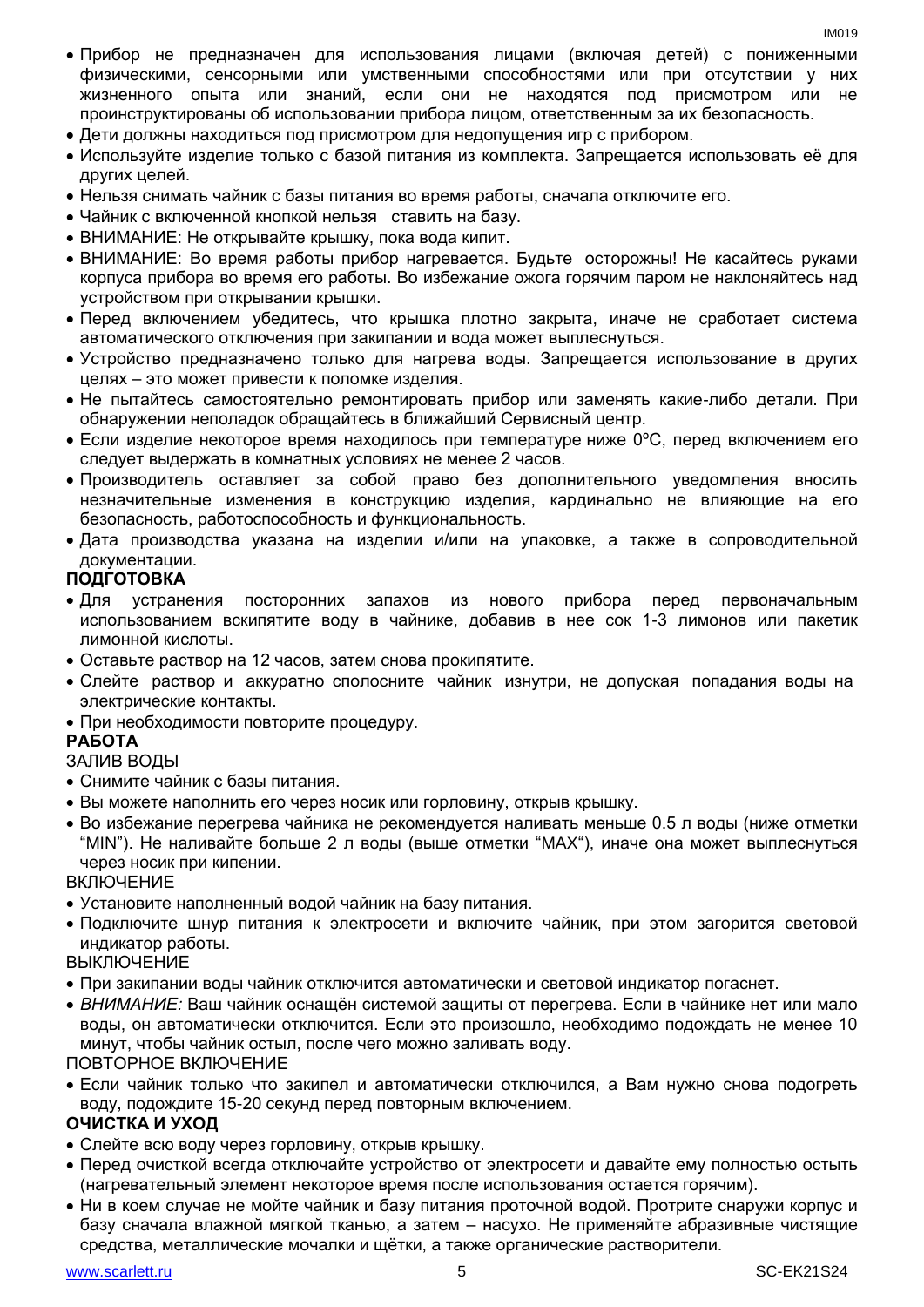Регулярно очищайте изделие от накипи специальными средствами, которые можно приобрести в торговой сети. Применяя чистящие средства, следуйте указаниям на их упаковке.

## **ХРАНЕНИЕ**

- Перед хранением убедитесь, что прибор отключен от электросети и полностью остыл.
- Выполните все требования раздела ОЧИСТКА И УХОД.
- Смотайте шнур питания.
- Храните прибор в сухом прохладном месте.

Данный символ на изделии, упаковке и/или сопроводительной документации означает, что использованные электрические и электронные изделия и батарейки не должны выбрасываться вместе с обычными бытовыми отходами. Их следует сдавать в специализированные пункты приема.

Для получения дополнительной информации о существующих системах сбора отходов обратитесь к местным органам власти.

Правильная утилизация поможет сберечь ценные ресурсы и предотвратить возможное негативное влияние на здоровье людей и состояние окружающей среды, которое может возникнуть в результате неправильного обращения с отходами.

# **UA ІНСТРУКЦІЯ З ЕКСПЛУАТАЦІЇ**

- Шановний покупець! Ми вдячні Вам за придбання продукції торговельної марки SCARLETT та довіру до нашої компанії. SCARLETT гарантує високу якість та надійну роботу своєї продукції за умови дотримання технічних вимог, вказаних в посібнику з експлуатації.
- Термін служби виробу торгової марки SCARLETT у разі експлуатації продукції в межах побутових потреб та дотримання правил користування, наведених в посібнику з експлуатації, складає 2 (два) роки з дня передачі виробу користувачеві. Виробник звертає увагу користувачів, що у разі дотримання цих умов, термін служби виробу може значно перевищити вказаний виробником строк.

## **МІРИ БЕЗПЕКИ**

- Уважно прочитайте дану інструкцію перед експлуатацією приладу, щоб запобігти поломок при використанні.
- Перш ніж увімкнути прилад, перевірте, чи відповідають технічні характеристики, вказані на виробі, параметрам електромережі.
- Невiрне використання може призвести до поломки виробу, завдати матеріального урону та шкоди здоров'ю користувача.
- Прилад призначений для використання тільки в побутових цілях. Прилад не призначений для промислового та комерційного застосування, а також для використання:
- у кухонних зонах для персоналу в магазинах, офісах та інших виробничих приміщеннях;
- у фермерських будинках;
- клієнтами у готелях, мотелях, пансіонатах та інших схожих місцях проживання.
- Якщо прилад не використовується, завжди відключайте його з мережі.
- Не дозволяйте, щоб вода попадала на базу живлення.
- Не занурюйте прилад та шнур живлення у воду чи інші рідини. Якщо це відбулося, негайно відключите прилад з мережі та, перед тим, як користуватися їм далі, перевірте працездатність та безпеку приладу у кваліфікованих фахівців.
- У разі пошкодження кабелю живлення, його заміну, з метою запобігання небезпеці, повинен виконувати виробник або уповноважений їм сервісний центр, або аналогічний кваліфікований персонал.
- Стежте за тим, щоб шнур живлення не торкався гострих крайок чи гарячих поверхонь.
- Пiд час відключення приладу з мережі тримайтеся рукою за вилку, не тягніть за шнур.
- Пристрій має стійко стояти на сухій рiвній поверхні. Не ставте прилад на гарячі поверхні, а також поблизу джерел тепла (наприклад, електричних плит), занавісок й під навісними полками.
- Ніколи не залишайте ввімкнений прилад без нагляду.
- Прилад не призначений для використання особами (у тому числі дітей) зі зниженими фізичними, сенсорними чи розумовими здібностями або за відсутності в них життєвого досвіду чи знань, якщо вони не знаходяться під наглядом чи не проінструктовані про використання приладу особою, що відповідає за їхню безпеку.
- Діти повинні знаходитись під наглядом задля недопущення ігор з приладом.
- Використовуйте прилад тільки з базою живлення з комплекту. Заборонено використовувати його для iнших мет.
- Не можна знімати чайник з бази живлення під час роботи, спочатку вимкніть його.

www.scarlett.ru 6 SC-EK21S24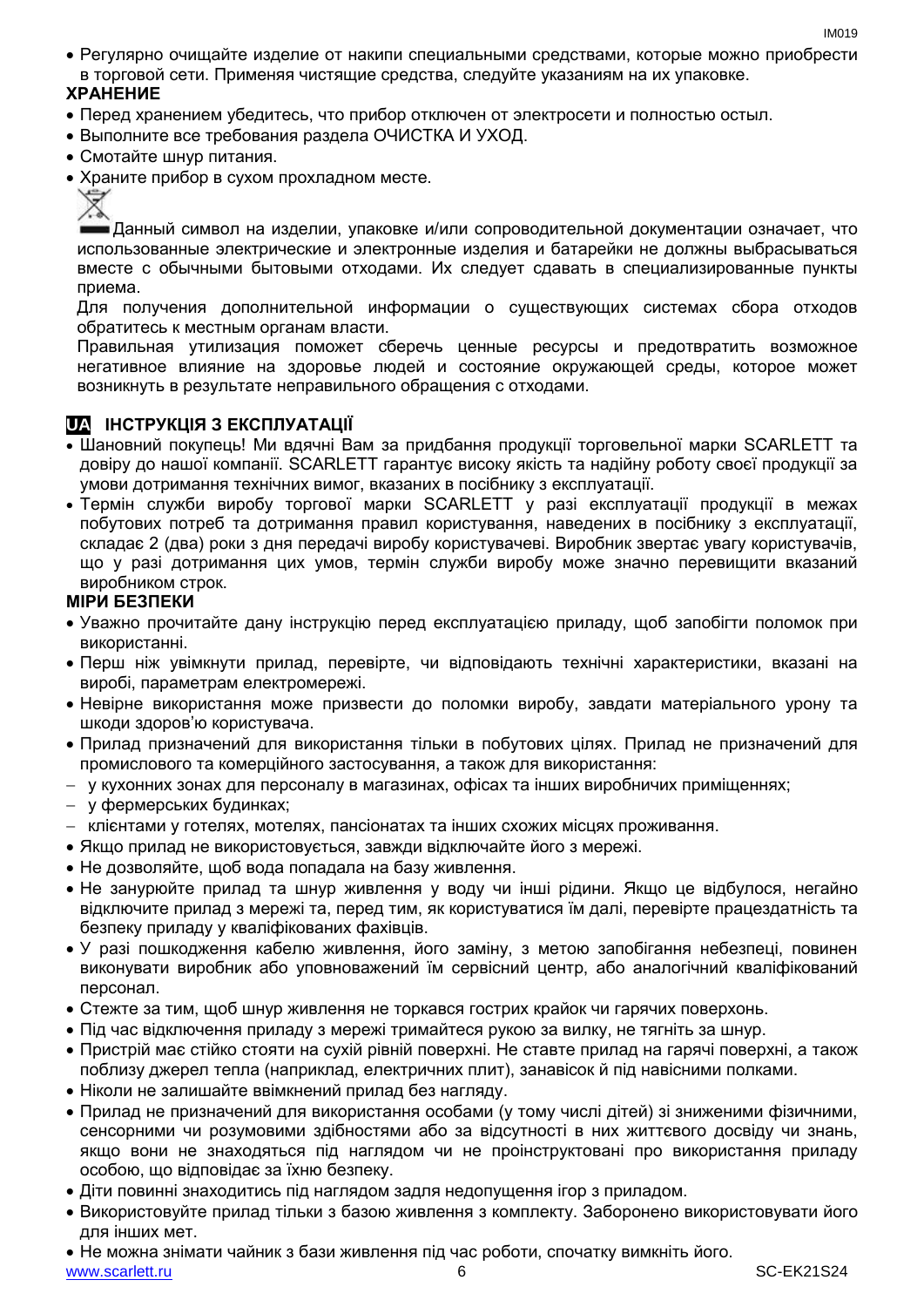- Чайник з увімкненою кнопкою класти на базу не можна
- УВАГА: Не відкривайте кришку, поки вода закипить.
- УВАГА: Під час роботи прилад нагрівається. Будьте обережні! Не торкайтеся руками корпуса приладу під час його роботи. З метою запобігання опікам гарячою парою не нахиляйтеся над пристроєм під час відчинення кришк
- Перед вмиканням переконайтеся, що кришка щільно зачинена, інакше не спрацюе система автоматичного вимикання пiд час закипання та вода може виплюхнутися.
- Прилад призначений тільки для нагріву води. Заборонено використовувати його з іншою метою це може призвести до псування приладу.
- Не намагайтеся самостійно ремонтувати прилад або замінювати які-небудь деталі. При виявленні неполадок звертайтеся в найближчий Сервісний центр.
- Якщо виріб деякий час знаходився при температурі нижче 0ºC, перед увімкненням його слід витримати у кімнаті не менше 2 годин.
- Виробник залишає за собою право без додаткового повідомлення вносити незначні зміни до конструкції виробу, що кардинально не впливають на його безпеку, працездатність та функціональність.
- Обладнання відповідає вимогам Технічного регламенту обмеження використання деяких небезпечних речовин в електричному та електронному обладнанні.

Дата виробництва вказана на виробі та/або на упаковці, а також у супровідній документації.

# **ПІДГОТОВКА**

- Чайник призначений для кип'ятіння води.
- Задля усунення сторонніх запахів з нового приладу перед початковим використанням закип'ятіть воду в чайнику, додавши в неї сік 1-3 лимонів або пакетик лимонної кислоти.
- Залиште розчин на 12 годин, потім знову прокип'ятіть.
- Злийте розчин й акуратно сполосніть чайник зсередини, не допускаючи потрапляння води на електричні контакти
- За необхідності повторіть процедуру.

## **ПІДГОТОВКА**

- Задля усунення сторонніх запахів з нового приладу перед початковим використанням закип'ятіть воду в чайнику, додавши в неї сік 1-3 лимонів або пакетик лимонної кислоти.
- Залиште розчин на 12 годин, потім знову прокип'ятіть.
- Злийте розчин і промийте чайник проточною водою.
- За необхідності повторіть процедуру.

## **ЕКСПЛУАТАЦІЯ**

ЗАЛИВАННЯ ВОДИ

- Зніміть чайник з бази живлення.
- Можна наповняти його через носик чи горловину, відкривши кришку.
- $\bullet$  Шоб запобігти перегріву чайника, не слід наливати менше ніж 0.5 л води (нижче мітки "MIN"). Не наливайте більше ніж 2 л води (вище мітки "MAX"), інакше вона може виплюхнутися через носик пiд час кипіння.

ВМИКАННЯ

- Установіть наповнений водою чайник на базу живлення.
- Підключите шнур живлення до мережі та ввімкнить чайник, при цьому засвітиться світловий індикатор роботи.

ВИМИКАННЯ

- Після закипання води чайник вимкнеться автоматично та світловий індикатор згасне.
- *УВАГА:* Ваш чайник обладнаний системою захисту вид перегріву. Якщо у чайнику немає чи мало води, він автоматично вимкнеться. Якщо це відбулося, необхідно почекати не менше ніж 10 хвилин, щоб чайник охолонув, після чого можна заливати воду.

ПОВТОРНЕ ВМИКАННЯ

 Якщо чайник тільки-но закипів та автоматично вимкнувся, а Вам потрібно знову підігріти воду, почекайте 15-20 секунд перед повторним вмиканням.

## **ОЧИЩЕННЯ ТА ДОГЛЯД**

- Злийте всю воду через горловину, відкривши кришку.
- Ні в якому разі не мийте чайник та базу живлення під струмом води. Протріть зовні корпус та базу спочатку вологою м'якою тканиною, а потім – насухо. Не вживайте абразивних чистячих засобів, металевих мочалок та щіток, а також органічних розчинників.
- Регулярно очищайте прилад від накипу спеціальними засобами, що можна придбати у торговельній сітці. Вживаючи чистячі засоби, дотримуйтеся инструкції на їх упаковці.

IM019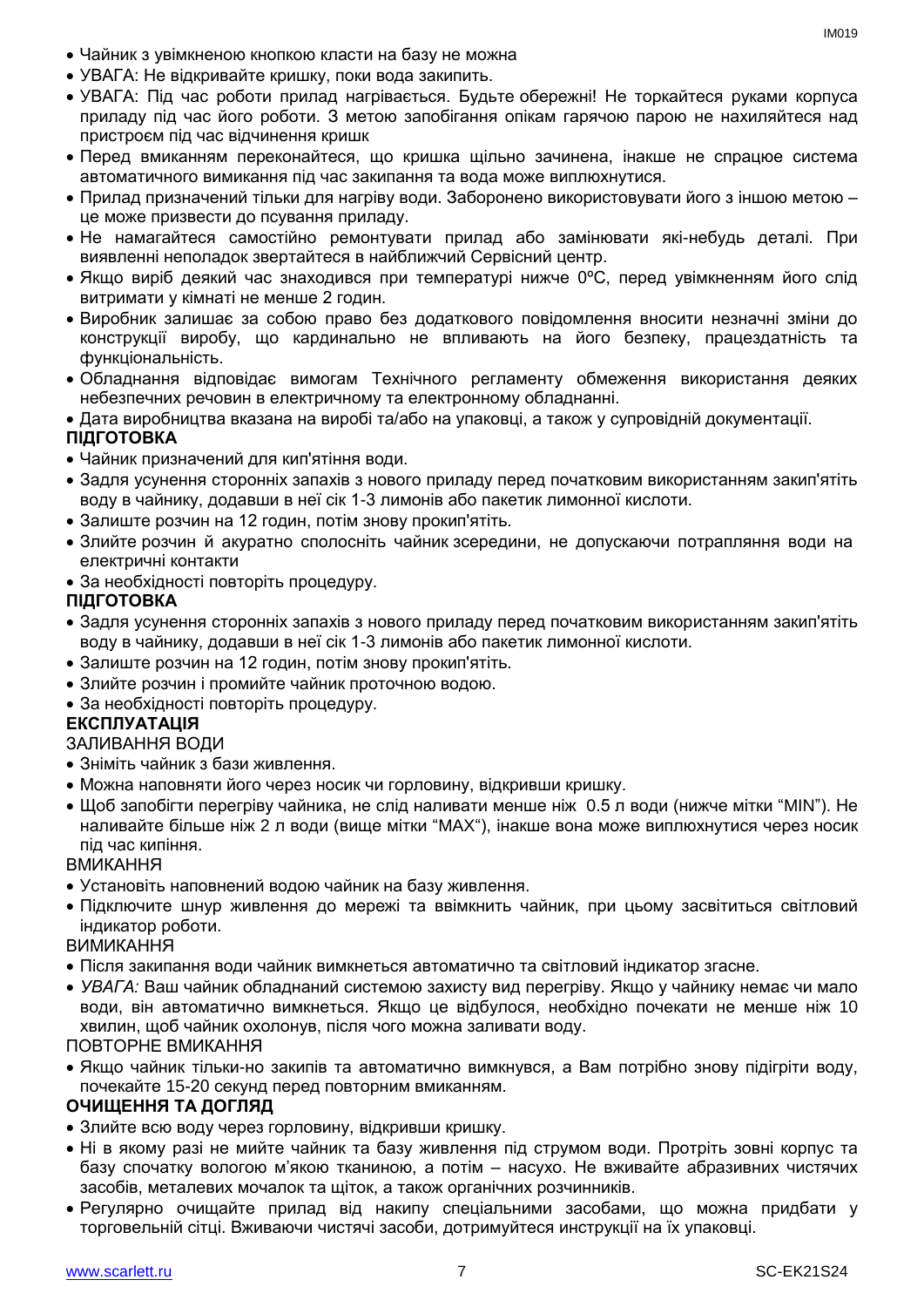## **ЗБЕРЕЖЕННЯ**

- Перед зберіганням переконайтеся, що прилад відключений від електромережі і повністю охолов.
- Виконайте усі вимоги розділу ОЧИЩЕННЯ ТА ДОГЛЯД.
- Змотайте шнур живлення.
- Зберігайте прилад у сухому прохолодному місці.



Цей символ на виробі, упаковці та/або в супровідній документації означає, що електричні та електронні вироби, а також батарейки, що були використані, не повинні викидатися разом із звичайними побутовими відходами. Їх потрібно здавати до спеціалізованих пунктів прийому.

Для отримання додаткової інформації щодо існуючих систем збору відходів зверніться до місцевих органів влади.

Належна утилізація допоможе зберегти цінні ресурси та запобігти можливому негативному впливу на здоров'я людей і стан навколишнього середовища, який може виникнути в результаті неправильного поводження з відходами.

# **KZ ПАЙДАЛАНУ ЖӨНІНДЕГІ НҰСҚАУЛЫҚ**

- Құрметті сатып алушы! SCARLETT сауда таңбасының өнімін сатып алғаныңыз үшін және біздің компанияға сенім артқаныңыз үшін Сізге алғыс айтамыз. Іске пайдалану нұсқаулығында суреттелген техникалық талаптар орындалған жағдайда, SCARLETT компаниясы өзінің өнімдерінің жоғары сапасы мен сенімді жұмысына кепілдік береді.
- SCARLETT сауда таңбасының бұйымын тұрмыстық мұқтаждар шеңберінде пайдаланған және іске пайдалану нұсқаулығында келтірілген пайдалану ережелерін ұстанған кезде, бұйымның қызмет мерзімі бұйым тұтынушыға табыс етілген күннен бастап 2 (екі) жылды құрайды. Аталған шарттар орындалған жағдайда, бұйымның қызмет мерзімі өндіруші көрсеткен мерзімнен айтарлықтай асуы мүмкін екеніне өндіруші тұтынушылардың назарын аударады.

## **ҚАУІПСІЗДІК ШАРАЛАРЫ**

- Пайдалану кезінде бұзылмауы үшін құралды қолданудың алдында осы нұсқауды ықыласпен оқып шығыңыз.
- Алғаш рет іске қосар алдында бұйымда көрсетілген техникалық сипаттамалардың электр желісінің параметрлеріне сәйкес келетін-келмейтінін тексеріңіз.
- Дұрыссыз қолдау бұйымның бұзылуына әкеліп соғуы, заттай зиян іп келтіріп және пайдаланушының денсаулығына зиян тигізуі мүмкін.
- Аспап тек тұрмыстық мақсаттарда ғана пайдалануға арналған. Аспап өнеркәсіптік және саудасаттық мақсатында қолдануға, сондай-ақ мына жерлерде пайдалануға арналмаған:
- дүкендердегі, кеңселердегі және басқа да өнеркәсіптік үй-жайлардағы қызметкерлерге арналған асүй аймақтарында;
- фермерлердің үйлерінде;
- қонақүйлерде, мотельдерде, пансионаттарда және соларға ұқсас тұрғын жайларда клиенттердің пайдалануына арналмаған.
- Егер құрылғы қолданылмаса, оны электр жүйесінен әрқашан сөндіріп тастаңыз.
- Қоректену негізіне су тигіздірмеңіз.
- Құралды не бауды суға немесе басқа сұйықтықтарға батырмаңыз. Егер бұл жағдай болса, курылғыны электр жүйесінен дереу сөндіріп тастаныз және оны әрі қарай пайдаланбастан бурын, жұмысқа қабілеттілігі мен құралдың қауіпсіздігін білікті мамандарға тексертіңіз.
- Қуат бауы бүлінген жағдайда, қатерден аулақ болу үшін оны ауыстыруды өндіруші, сервистік қызмет немесе соған ұқсас білікті қызметкерлер іске асыруға тиіс.
- Қоректену бауының өткір жиектер және ыстық үстілерге тимеуін қадағалаңыз.
- Құрылғы құрғақ тегіс бетте тұрақты тұруы тиіс. Құралды ыстығы бар бетке, сондай-ақ, ыстық шығару көздеріне (мысалға электрлі плиталар), перделерге жақын және ілінбелі сөрелердің астына қоймаңыз.
- Құралды қоректену жүйесінен сөндіргенде шаңышқыны ұстаңыз, ал қоректену бауынан тартпаңыз.
- Қосылған құралды ешуақытта қараусыз қалдырмаңыз.
- Дене, жүйке не болмаса ақыл-ой кемістігі бар, немесе осы құрылғыны қауіпсіз пайдалану үшін тәжірибесі мен білімі жеткіліксіз адамдардың (соның ішінде балалардың) қауіпсіздігі үшін жауап беретін адам қадағаламаса немесе аспапты пайдалану бойынша нұсқау бермесе, олардың бұл аспапты қолдануына болмайды.
- Балалар аспаппен ойнамауы үшін оларды үнемі қадағалап отыру керек.
- Бұйымды тек қана жинақтағы қоректену базасымен ғана қолданыңыз. Оны басқа мақсаттарға қолдануға тиым салынады.

IM019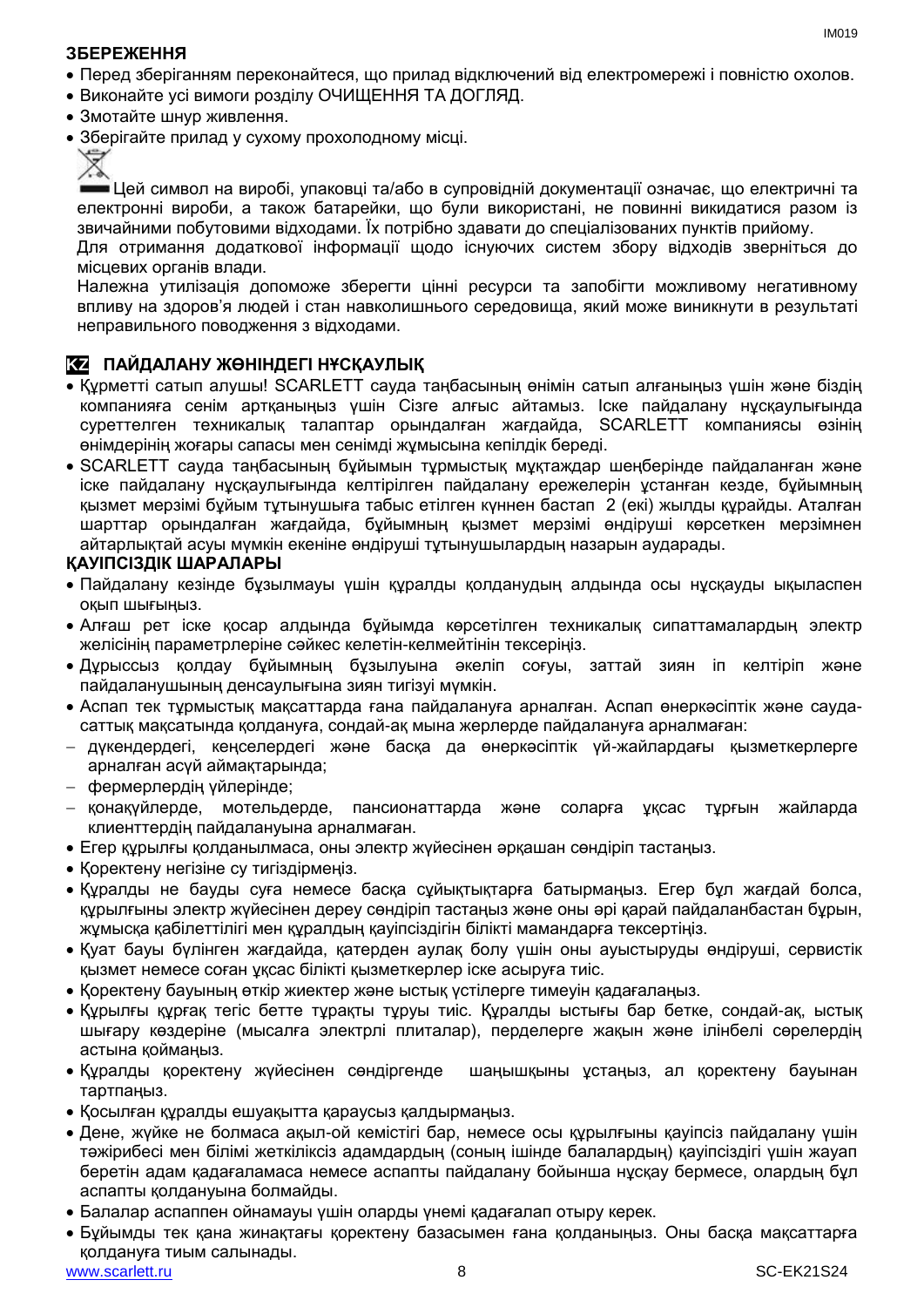- Шәйнекті жұмыс уақытына қоректену негізінен түсіруге болмайды, алдымен оны сөндіріп тастаңыз.
- Түймесі қосулы түрған шайнекті тұғырға қоюға болмайды
- ЕСКЕРТУ: Су қайнаған дейін қақпағын ашпаңыз.
- ЕСКЕРТУ: Жұмыс істеп тұрғанда аспап қызып кетеді. Абай болыңыз! Аспап жұмыс істеп тұрған кезде оның корпусын қолмен ұстамаңыз. Ыстық буға күйіп қалмас үшін, қақпағын ашқан кезде аспаптың үстінен еңкеймеңіз.
- Қосудың алдында қақпақтың тығыз жабылғанына көз жеткізіңіз, өйтпейінше қайнаған кезде автоматты сөндіру жүйесі істемейді де су шайқалып төгілуі мүмкін.
- Құрылғы тек қана суды қыздыруға арналған. Басқа мақсаттарға қолдану тиым салынады бұл бұйымның бұзылуына әкеліп соғуы мүмкін.
- Құрылғыны өз бетіңізше жөндеуге талпынбаңыз. Олқылықтар пайда болса жақын арадағы сервис орталығына апарыңыз.
- Егер бұйым біршама уақыт 0ºC-тан төмен температурада тұрса, іске қосар алдында оны кем дегенде 2 сағат бөлме температурасында ұстау керек.
- Өндіруші бұйымның қауіпсіздігіне, жұмыс өнімділігі мен жұмыс мүмкіндіктеріне түбегейлі әсер етпейтін болмашы өзгерістерді оның құрылмасына қосымша ескертпестен енгізу құқығын өзінде қалдырады.
- Өндірілген күні өнімде және/немесе қорапта, сондай-ақ қосымша құжаттарда көрсетілген.

## **ДАЙЫНДАУ**

- Шәйнек арналған суды қайнату.
- Жаңа аспаптағы бөгде иістерден құтылу үшін алғашқы рет қолданар алдында 1-3 лимонның шырынын немесе лимон қышқылының қалташасын құйып шәйнекте суды қайнатыңыз.
- Ерітіндіні 12 сағатқа қалдырыңыз, содан кейін тағы да қайнатыңыз.
- Ерітіндіні төгіңіз де, электр түйіспелеріне су кіруіне жол берместен, шайнектің ішін сумен шайыңыз
- Қажет болған жағдайда рәсімді қайталаңыз.

# **ЖҰМЫС**

## СУДЫ ҚҰЮ

- Шәйнекті қоректену тұғырынан түсіріңіз.
- Сіз оны тұмсықша арқылы не қақпақты ашып, қылтаннан толтыра алаcыз.
- Шәйнектің қызып кетпеуі үшін 0.5 литрден ("MIN" белгіден төмен) аз су құюға ұсынылмайды. 2 литрден ("MAX" белгіден жоғары) көп су құймаңыз, әйтпесе ол тұмсықша арқылы қайнаған кезде тасып кетуі мүмкін.

## ҚОСУ

- Су толтырылған шәйнекті қоректену тұғырына орнатыңыз.
- Қоректену бауын электр жүйесіне тұйықтаңыз да шәйнекті қосыңыз, осымен жұмыстың жарықты индикаторы жанады.

## АЖЫРАТУ

- Су қайнағанда шәйнек автоматты өшеді және жарықты индикатор сөніп қалады.
- *НАЗАР:* Сіздің шәйнегіңіз қызып кетуден қорғаныш жүйесімен жабдықталған. Егер шәйнекте су жоқ не аз болса, ол автоматты түрде сөніп қалады. Егер бұл болса, шәйнектің суынуы үшін 10 минуттан кем емес күтке қажет, содан кейін су құюға болады.

## ҚАЙТА ҚОСУ

 Егер шәйнек жаңа ғана қайнап және автоматты сөнсе, ал сізге суды қайтадан жылыту қажет болса, қайта қосудың алдында 15-20 секунд кідіріңіз.

## **ТАЗАЛАУ ЖӘНЕ КҮТІМ**

- Қақпағын ашып ұңғысы арқылы барлық суды төгіңіз.
- Ешқандай жағдайда да шәйнекті және қоректену негізін ағын сумен жумаңыз. Тұлға мен негіздің сыртын алдымен жұмсақ дымқыл матамен сүртіңіз, ал содан соң – құрғатып. Қайрақты тазалағыш заттар, металл жөкелер және щөткелерді, сонымен қатар органикалық еріткіштерді қолданбаңыз.
- Бұйымды сауда орнында ие болуға мүмкін арнайы құралдармен қаспақтан ұдайы тазалап тұрыңыз. Тазартушы құралдарды қолдану барысында, олардың орамасындағы нұсқауларға сүйеніңіздер.

## **САҚТАУ**

- Cақтау алдында, құралды желіден ажыратылғанына және толық суық екеніне көз жеткізіңіз.
- ТАЗАЛАУ және КҮТУ бөлімінің талаптарын орындаңыз.
- Қоректену бауын ораңыз.
- Құралды құрғақ салқын орында сақтаңыз.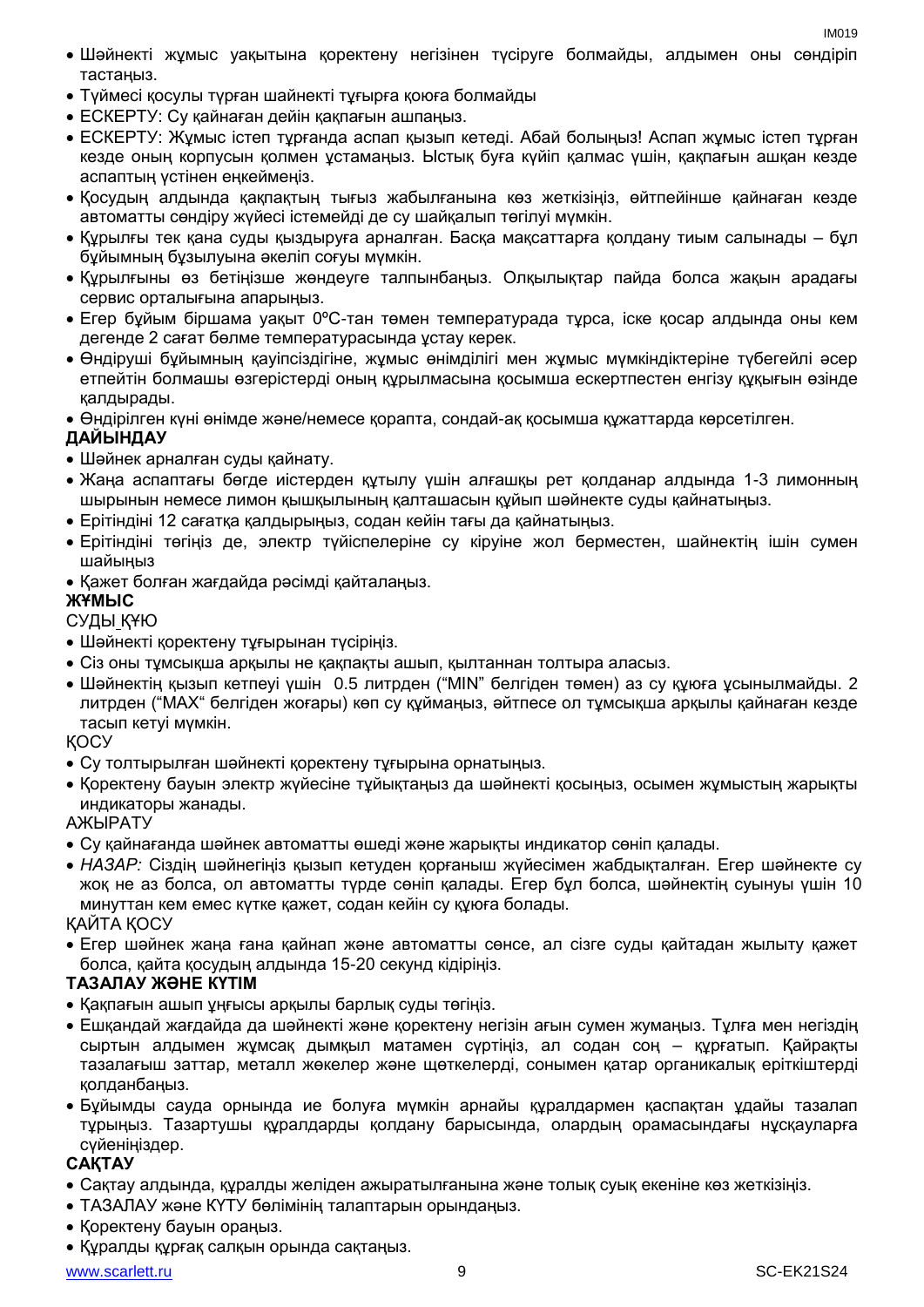

Өнімдегі, қораптағы және/немесе қосымша құжаттағы осындай белгі қолданылған электрлік және электрондық бұйымдар мен батарейкалар кәдімгі тұрмыстық қалдықтармен бірге шығарылмауы керек дегенді білдіреді. Оларды арнайы қабылдау бөлімшелеріне өткізу қажет.

Қалдықтарды жинау жүйелері туралы қосымша мәліметтер алу үшін жергілікті басқару органдарына хабарласыңыз.

Қалдықтарды дұрыс кәдеге жарату бағалы ресурстарды сақтауға және қалдықтарды дұрыс шығармау салдарынан адамның денсаулығына және қоршаған ортаға келетін теріс әсерлердің алдын алуға көмектеседі.

#### **PL INSTRUKCJA OBSŁUGI ŚRODKI BEZPIECZEŃSTWA**

- Zalecamy uważnie przeczytać niniejszą instrukcję przed uruchomieniem urządzenia, aby uniknąć awarii podczas użytkowania.
- Przed pierwszym włączeniem należy sprawdzić, czy dane techniczne podane na wyrobie są zgodne z parametrami prądu elektrycznego.
- Niewłaściwe postępowanie może spowodować uszkodzenie wyrobu, wyrządzić szkodę materialną albo spowodować zagrożenie zdrowia użytkownika.
- Urządzenie jest przeznaczone tylko do użytku domowego. Urządzenie nie jest przeznaczone do używania w przemyśle i w handlu, a także do wykorzystania:
- w pomieszczeniach kuchennych dla pracowników w sklepach, biurach i innych pomieszczeniach produkcyjnych;
- w domach rolników;
- przez klientów w hotelach, motelach, pensjonatach i innych podobnych miejscach zamieszkania.
- Zawsze odłączaj urządzenie od zasilania prądem elektrycznym, gdy nie jest ono używane.
- Nie dopuszczaj do przedostania się wody do bazy zasilającej.
- Nie wolno zanurzać urządzenia, bazy zasilającej ani przewodu sieciowego w wodzie ani żadnej innej cieczy. Jeśli tak się stało, natychmiast odłącz urządzenie od źródła zasilania i przed dalszym użyciem zwróć się w celu sprawdzenia, czy urządzenie działa sprawnie i bezpiecznie, do wykwalifikowanych specjalistów.
- W przypadku uszkodzenia przewodu zasilającego jego wymiany, aby uniknąć niebezpieczeństw, powinien dokonać producent lub upoważniony przez niego Punkt Serwisowy bądź podobny wykwalifikowany personel.
- Należy uważać, aby przewód zasilający nie dotykał ostrych krawędzi i gorących powierzchni.
- Po odłączeniu urządzenia od zasilania prądem elektrycznym ciągnij za wtyczkę, lecz nie ciągnij za przewód.
- Urządzenie musi stać na stabilnej, płaskiej i suchej powierzchni! Nie umieszczaj urządzenia na powierzchniach gorących, a także w pobliżu źródeł ciepła (np. kuchni elektrycznych), firanek ani pod półkami wiszącymi.
- Nigdy nie zostawiaj włączonego urządzenia bez nadzoru.
- Urządzenie nie jest przeznaczone do użytku przez osoby (w tym dzieci) o obniżonych możliwościach fizycznych, zmysłowych lub umysłowych albo w przypadku braku doświadczenia lub wiedzy, jeśli nie znajdują się one pod nadzorem lub nie poinstruowane przez osobę odpowiedzialną za ich bezpieczeństwo na temat korzystania z urządzenia.
- Dzieci powinny być nadzorowane w celu niedopuszczenia do bawienia się z urządzeniem.
- Wyrób należy używać tylko z bazą zasilającą, dostarczaną w komplecie. Nie wolno używać jej do innych celów.
- Nie wolno zdejmować czajnika bazy zasilającej podczas pracy, najpierw wyłącz go.
- Nie wolno stawiać czajnika z włączonym przyciskiem na podstawie.
- UWAGA: Podczas gotowania wody nie otwieraj pokrywy.
- OSTRZEŻENIE: Urządzenie nagrzewa się podczas pracy. Uważaj! Nie należy dotykać rękami obudowy urządzenia podczas jego pracy. Aby uniknąć poparzenia gorącą parą wodną, nie pochylaj się nad urządzeniem po otwarciu pokrywy.
- Przed włączeniem upewnij się, że pokrywa jest szczelnie zamknięta, w przeciwnym razie nie zadziała system automatycznego wyłączenia po zagotowaniu i woda może zostać wyrzucona.
- Urządzenie jest przeznaczone wyłącznie do ogrzewania wody. Nie wolno używać do innych celów może to spowodować uszkodzenie wyrobu.
- Nie należy samodzielnie naprawiać ani wymieniać żadnej części urządzenia. W przypadku wykrycia usterek należy skontaktować się z najbliższym Punktem Serwisowym.